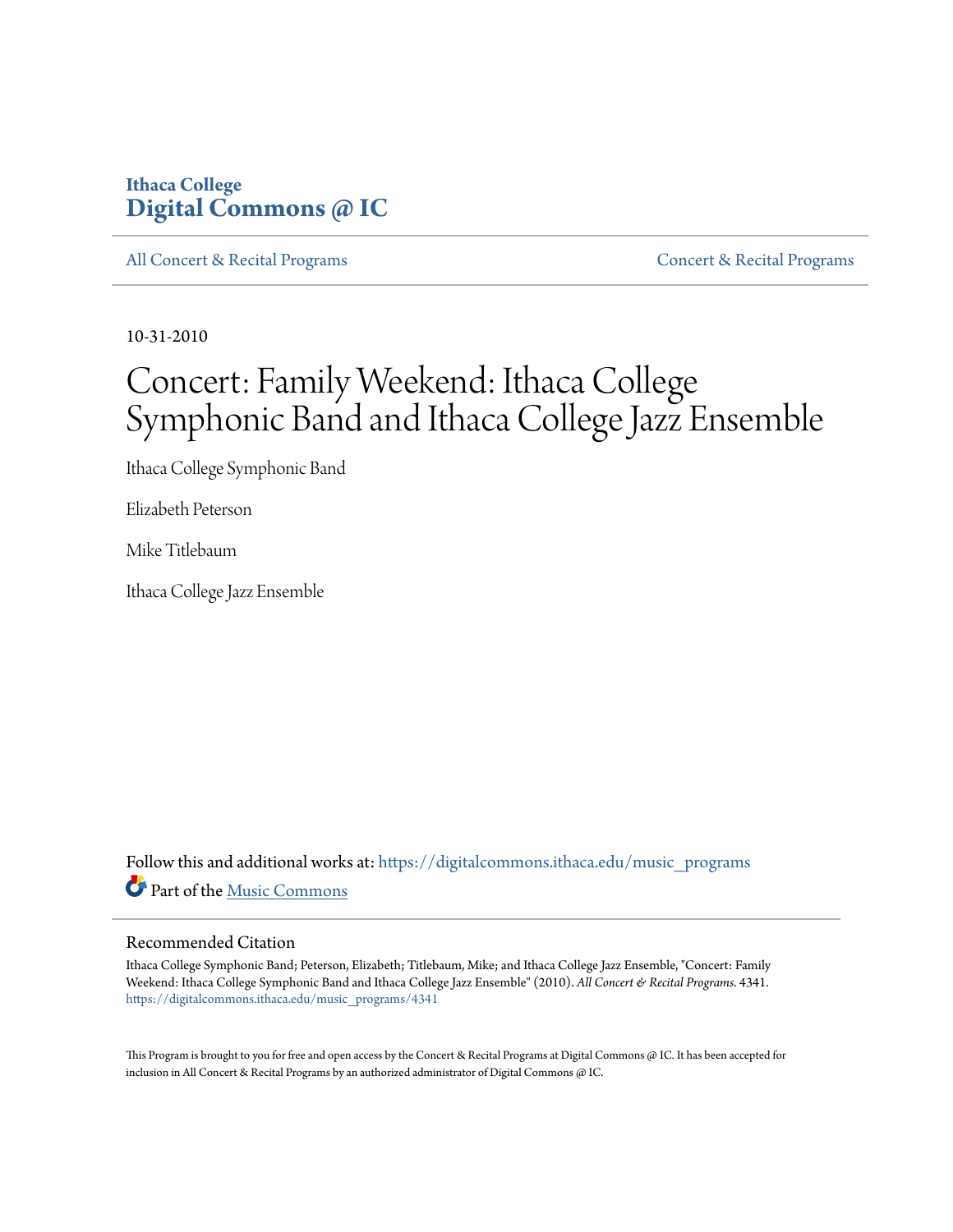# **Family Weekend**

**Ford Hall Sunday, October 31, 2010 1:30 p.m.**

# **Ithaca College Symphonic Band** Elizabeth B. Peterson, Conductor

with the

**Ithaca College Jazz Ensemble** Mike Titlebaum, Director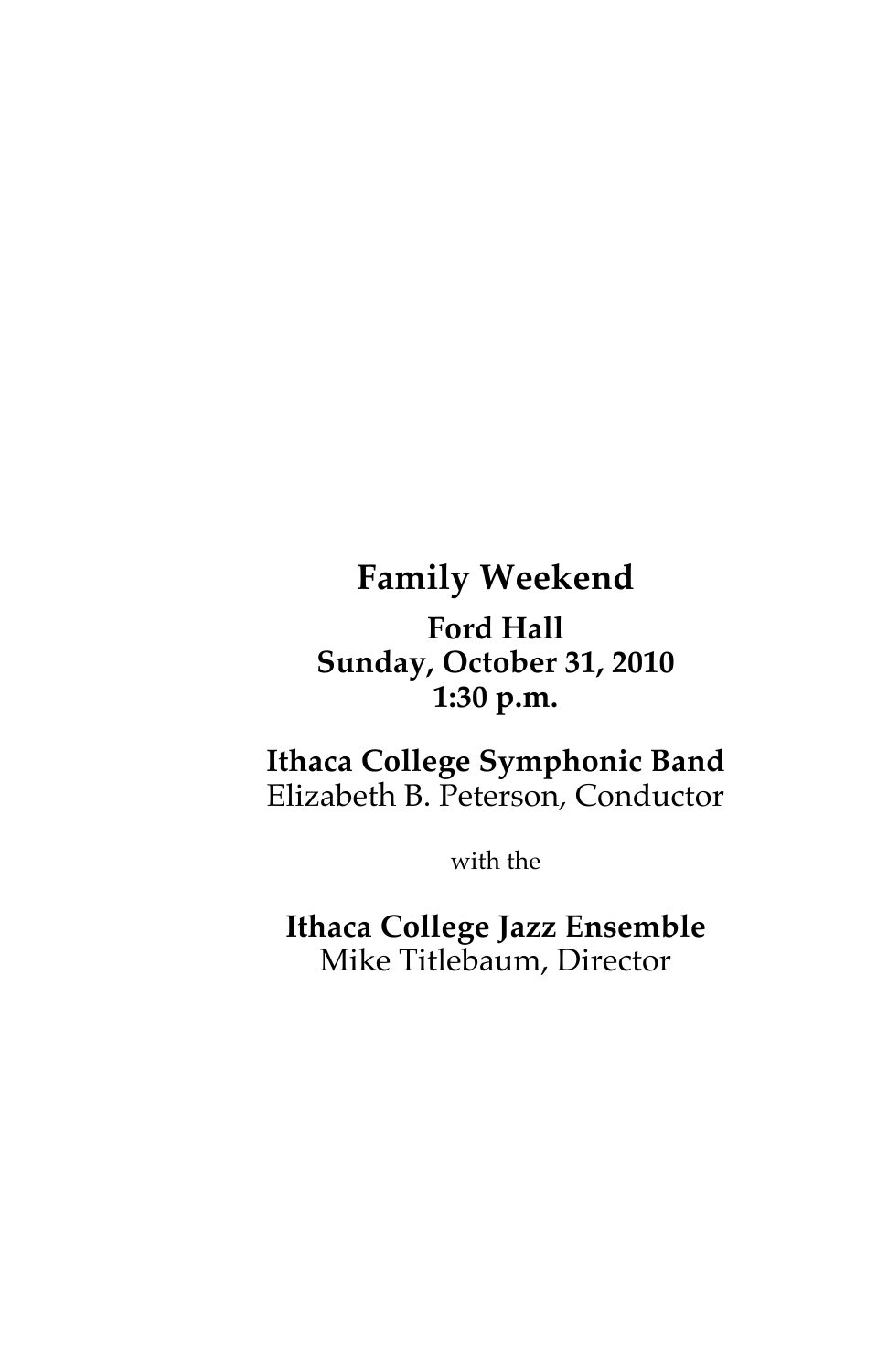# **Family Weekend October 31, 2010**

# **Ithaca College Symphonic Band**

Elizabeth B. Peterson, Conductor *"Happy Halloween!"*

Dream of A Witches' Sabbath

 *Movement V from Symphonie Fantastique, Op. 14*

Hector Berlioz (1803-1869) Transcribed Mark Rogers

- *1. The Haunting*
- *2. The Gray Lady*
- *3. The Dog of Godley*
- *4. The Band of England Clerk*
- *5. The Girl in the Tower*
- *6. The Oldham Coliseum Ghost*
- *7. The Blackpool Tram*
- *8. The Polish Sailor*
- *9. Chorale*

Baron Cimetiere's Mambo (2004) Donald Grantham

(b. 1947)

**Intermission**

Ghosts (2001) Stephen McNeff (b. 1951)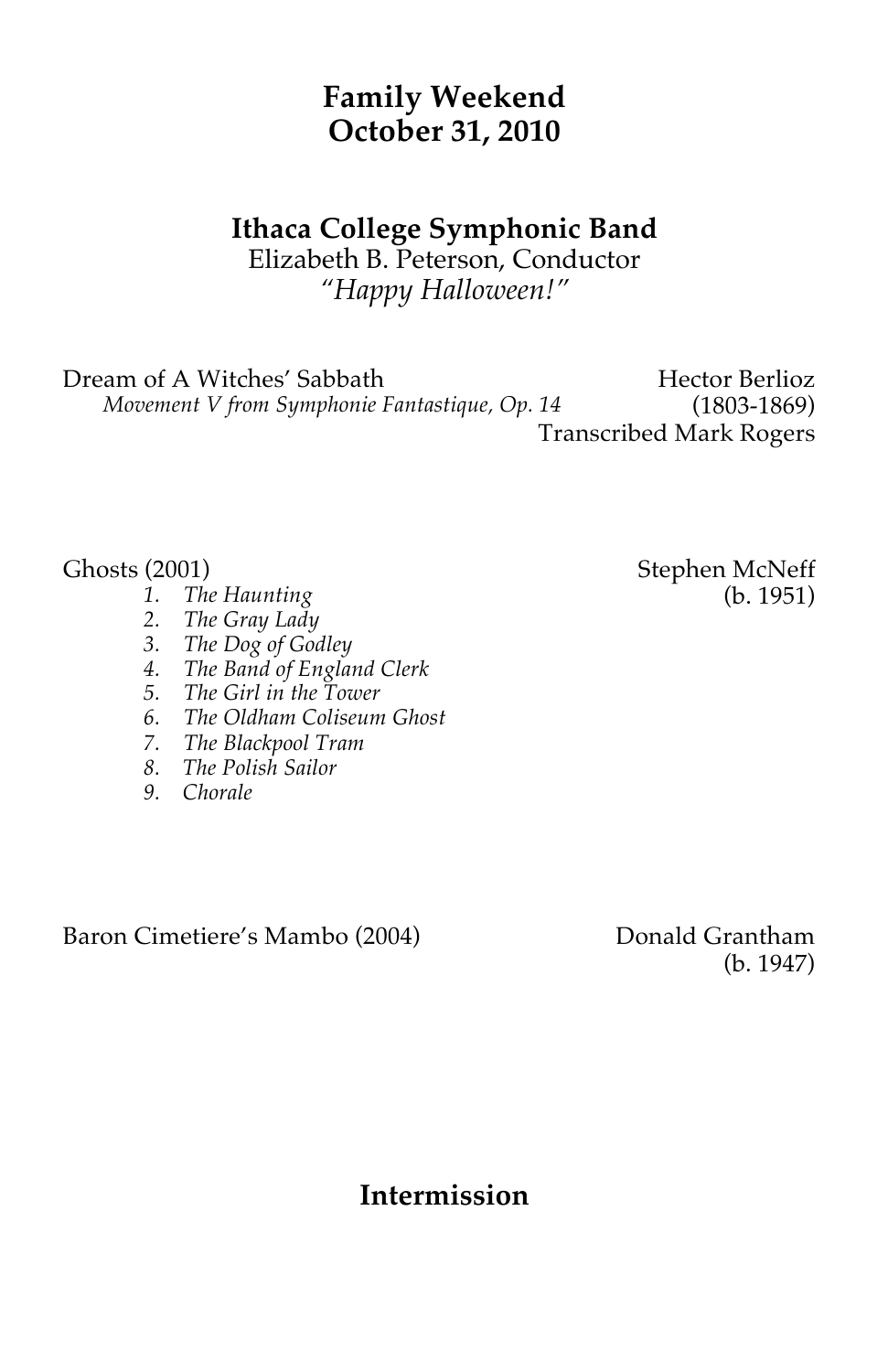## **Ithaca College Jazz Ensemble** Mike Titlebaum, Director

Moose The Mooche Charlie Parker arr. Lennie Niehaus

*Jason Juliano, alto saxophone*

All of Me Gerald Marks and Seymour Simon arr. Billy Byers

*Joshua Condon, piano*

Back Home Again In Indiana James F. Hanley and

Ballard MacDonald arr. John Clayton

*Greg Evans, drums*

Critic's Choice Oliver Nelson

*Damien Scalise, guitar David DeHority, tenor sax Scott Constable, trombone Jordan Morton, bass*

Swee' Pea **Bill Holman** 

*Scott Constable, trombone Joshua Condon, piano*

Don't Git Sassy Thad Jones

*Joshua Condon, piano Emily Pecoraro, tenor saxophone Charlie Fisher, trumpet* 

Photographic, video, and sound recording and/or transmitting devices are not permitted in the concert hall.

Please turn off all cell phones.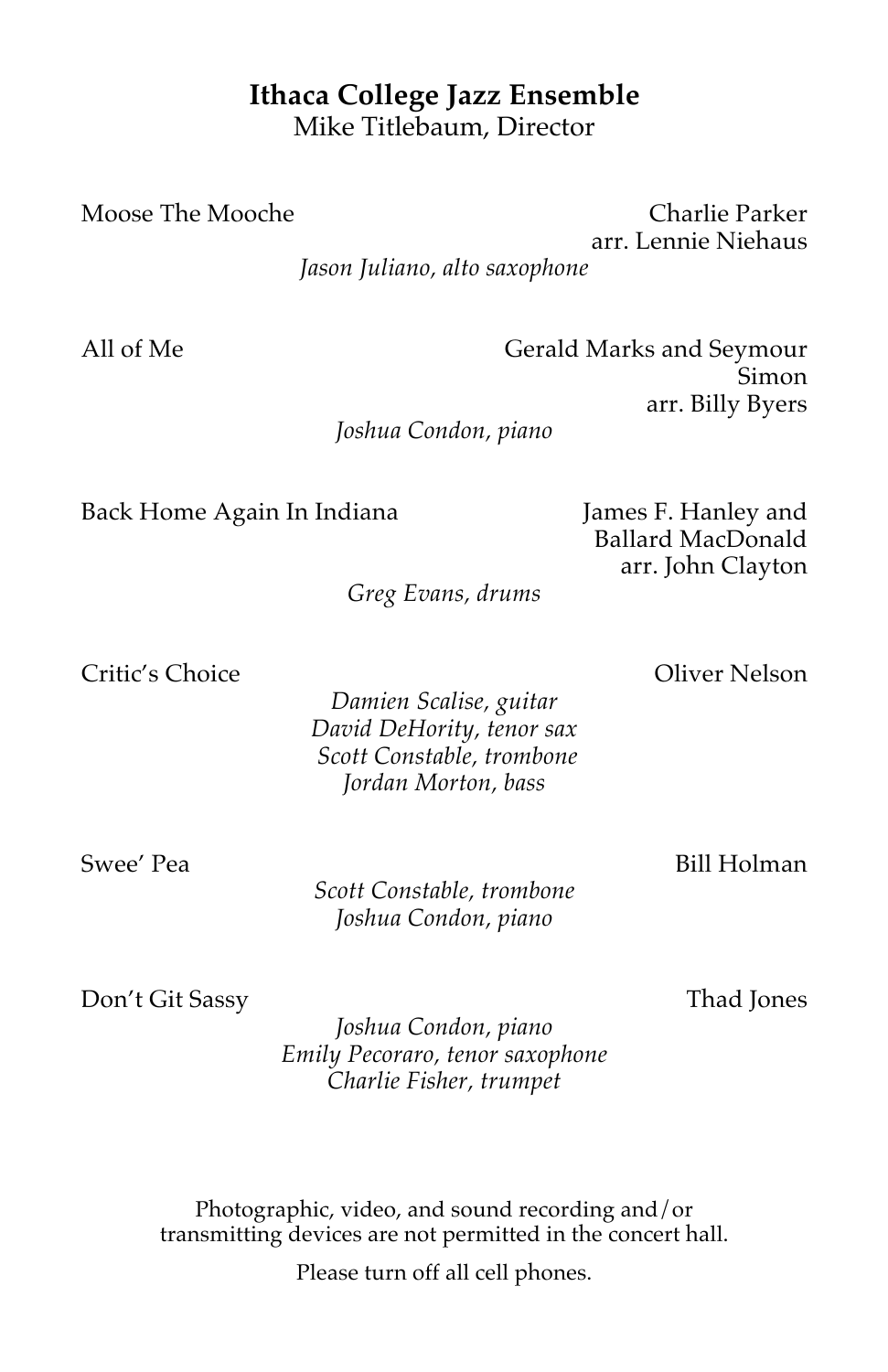## **Program Notes**

## **Ithaca College Symphonic Band**

Berlioz considered it very important that listeners should understand the program of the cycle of five movements which made up this symphony, so he insisted that audience members be issued a copy of the detailed program he had written for this work. Here are the notes that Mr. Berlioz would have included with the fifth movement along with the introduction to the entire program:

A young musician of morbidly sensitive temperament and fiery imagination poisons himself with opium in a fit of lovesick despair. The dose of the narcotic, too weak to kill him, plunges him into a deep slumber accompanied by the strangest visions, during which his sensations, his emotions, his memories are transformed in his sick mind into musical thoughts and images. The loved one herself has become a melody to him, an 'idee fixe' as it were, that he encounters and hears everywhere.

"Dream of a Witches' Sabbath" – He sees himself at the Sabbath, in the midst of a frightful troop of ghosts, sorcerers, monsters of every kind, come together for his funeral. Strange noises, groans, bursts of laughter, distant cries with other cries seem to answer. The beloved melody appears again, but it has lost its character of nobility and shyness; it is no more than a dance tune, mean trivial and grotesque: it is she, coming to join the sabbath. A roar of joy at her arrival... She takes part in the devilish orgy. Funeral knell, burlesque parody of the Dies Irae, Sabbath and round dance . . . The sabbath round and the Dies irae are combined.

Composed in 2001 and first performed by the Royal Northern College of Music, Ghosts has received over 100 performances. Recently recorded by the Tokyo Kosei Wind Orchestra, McNeff writes, "Ghosts is a complete fantasy. It is a type of (not very strict) theme and variations starting with the Haunting and followed by a series of episodes each taking inspiration from famous ghosts".

McNeff describes each ghost as follows:

*The Gray Lady who left money in her will which was never paid. Disconsolately, she haunts the churchyard of St. Giles, Oxford.*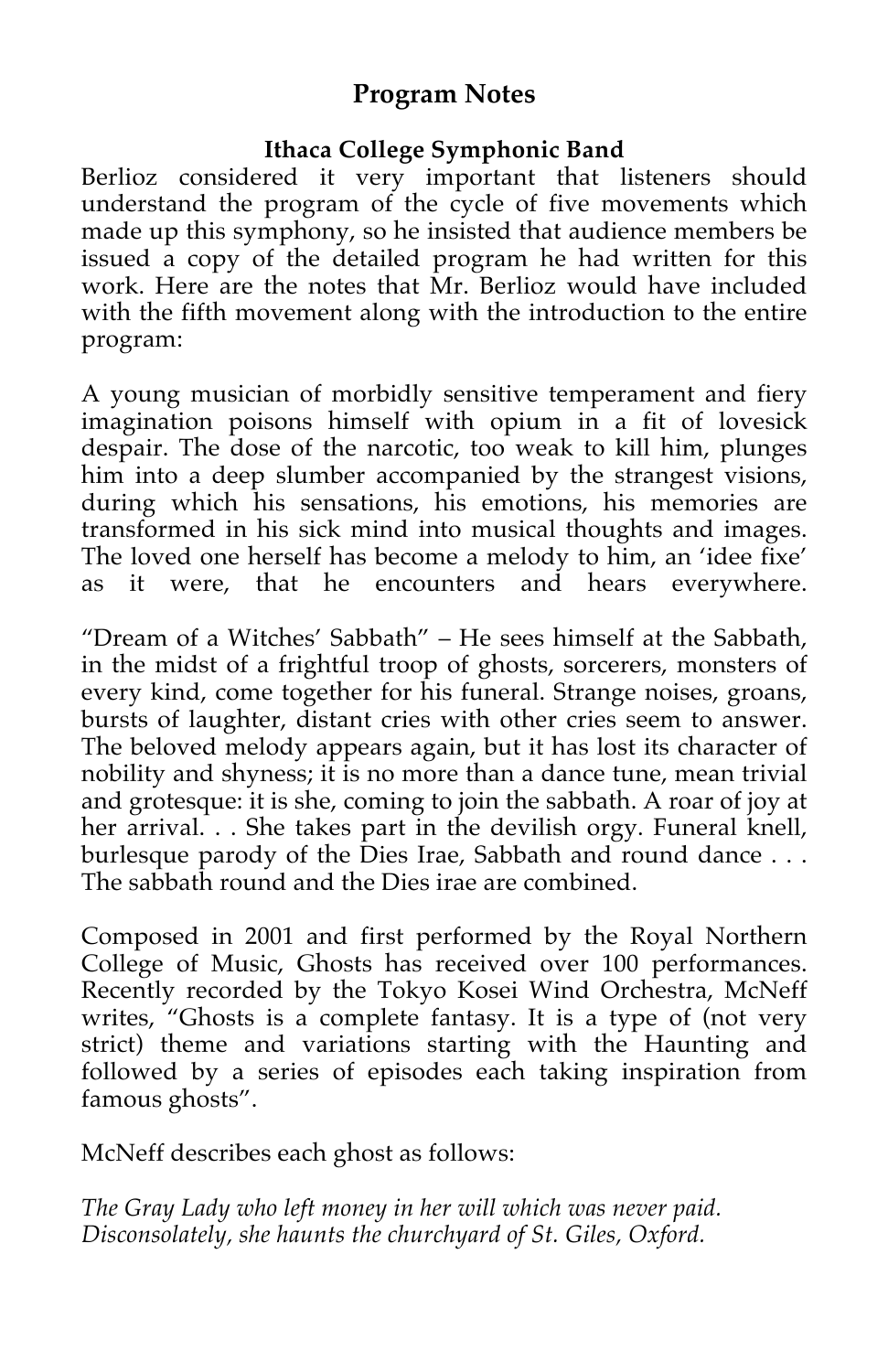*The Dog of Godley which is said to b a big as a bull and can vanish and reappear at will. Don't let it ever overtake you.* 

*The Band of England Clerk, a cashier who stood nearly eight feet tall and who is reputed to have been buried inside the Bank – in case his body was stolen by grave-robbers!*

*The Girl in the Tower, who when her father forbade her marriage to a man below her status, threw herself to the ground.*

*The Oldham Coliseum Ghost. Mr. Harold Norman who was killed in a sword fight during a performance of … MacBeth!*

*The Blackpool Tram which runs up and down the seafront on stormy nights.* 

*The Polish Sailor. No one knows who he is, perhaps a ship-wrecked captain, but he haunts a lonely beach at Sandwood Bay in the Highlands.*

*Chorale: To finish the work and finally lay the ghosts – but perhaps they still walk?. . .*

Composer Donald Grantham, Professor of Composition at the University of Texas, Austin, is the recipient of numerous awards and prizes in composition. His music has been praised for its "elegance, sensitivity, lucidity of thought, clarity of expression and fine lyricism" in a Citation awarded by the American Academy and Institute of Arts and Letters. In recent years his works have been performed by the orchestras of Cleveland, Dallas, Atlanta and the American Composers Orchestra among many others, and he has fulfilled commissions in media from solo instruments to opera.

Baron Cimetiere's Mambo is one example of Grantham's ability to write an expressive, linear melody while providing a technically challenging and exciting moving line. According to Caribbean mythology, the Baron is 'the keeper of the cemetery' – a high ranking spirit of the dead. His close colleague, Baron Samedi (Grantham also wrote a piece to honor this ghoul) is also associated with mortal remains.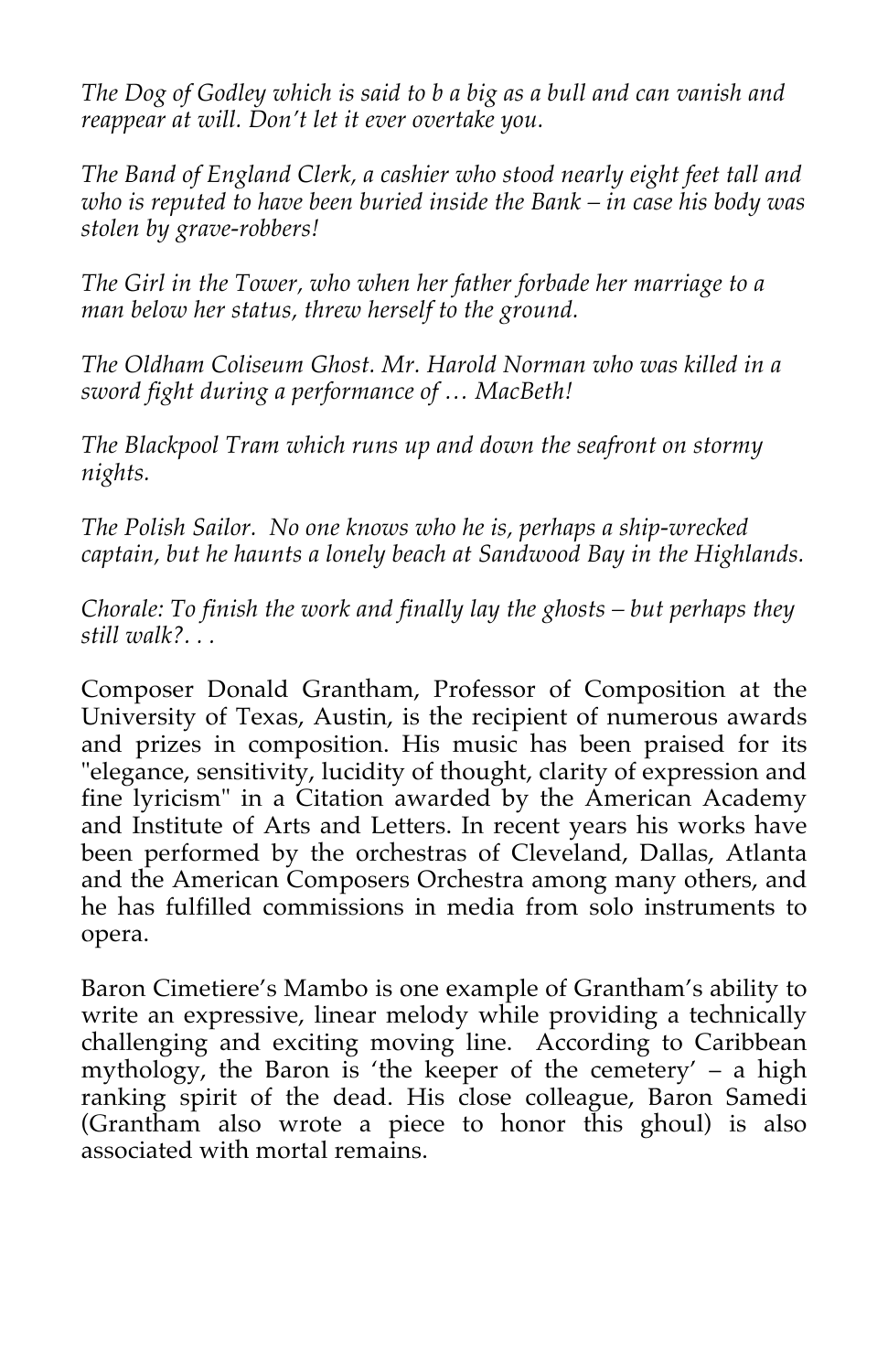## **Symphonic Band Personnel Fall 2010**

**Piccolo** Caitlin Phillips

#### **Flute**

Allison Scott Brenna Ardner Maya Holmes Andrew Sak Justyne Griffin Isabel Kaufman

#### **Oboe**

Rachel Schlesinger Michael Johnson Chloe Washington Eleanor Hersh Adrian Fisher

# **English Horn**

Rachel Schlesinger

#### **Bassoon**

Paul Horton Marissa D'Ambrosio Amanda Nauseef Meghan Kelly Stanley Howard

## **Contra Bassoon**

Stanley Howard

**Eb Clarinet** Vanessa Calaban

#### **Clarinet**

Michael Reinemann Jimmy Conte Jamie Ocheske Vanessa Calaban Kelly Ducham Aileen Razey Delani Cele Tasha Dotts Michael Tate Tyler Seymour Hawkins **Bass Clarinet** Brittney Gunther Emily Nemeth

#### **Alto Saxophone**

Rachel Kininger Andrew Horwitz Eli Holden Benjamin Montgomery Benjamin Seiderman

**Tenor Saxophone** Richard Rose Alex Judge

**Baritone Saxophone** Andreas Martinez

**Trumpets**

Eric Mahl Aaron Scoccia Danny Venora Lexie Payton Paul Schwartz Ryanne Flynn Frank Blubaugh Ben Van De Water Zachary Allyn Max Siegel Chris Cadwell David Jaffe

## **Horn**

Anjali Patel Lauren Maaser Riana Kane Eddie Odio Dana Arbaugh

#### **Trombone**

Paul Heiland Cara Olson Amanda Werbeck Charlie Sotir Jenny Grossman Justin Oswald Ethan Zawisza Joey Kaz Nicole Sisson Eli Grauman

#### **Bass Trombone**

Steven Cooney Jeffrey Chilton

#### **Euphonium**

Katherine Pfieffer Thomas Aroune Elise Daigle

#### **Tuba**

Joe Wenzel Tim Orton Adam Howard Ryan Flynn Matt Bailey Adams Brandon Reyes

#### **Percussion**

Jon Keefner, principal Matt Bevan-Perkins Jessie Linden Jason Staniulis Colleen Harwood

**Timpani** Aaron Walters

**String Bass** Kyle Kresge

**Piano** Joseph Caldarise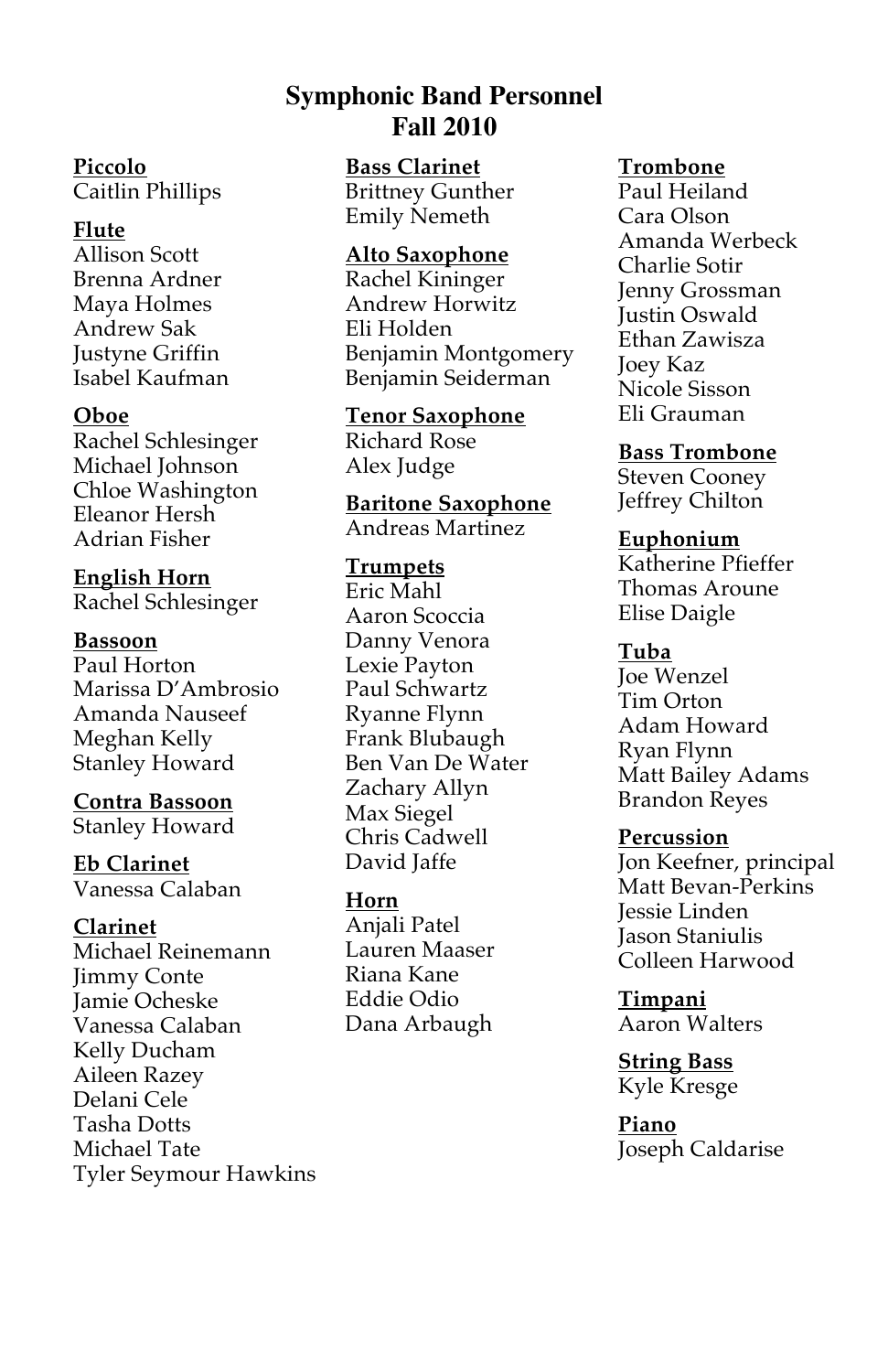## **Jazz Ensemble Personnel Fall 2010**

Saxophones Jason Juliano, alto I Eric Troiano, alto II Emily Pecoraro, tenor (split) David DeHority, tenor (split) Andrew Horwitz, bari

Trumpets Charlie Fisher (lead, solo) Paul Schwartz (asst. lead) Kevin Guest Marie Spoelstra

Trombones Scott Constable Alexis Carr Riley Goodemote Steven Cooney (bass)

Rhythm Josh Condon, piano Damien Scalise, guitar Jordan Morton, bass (primary) Jacob Thurston, bass (asst) Greg Evans, drums

#### **About Our Jazz Ensembles**

There are now three jazz ensembles at Ithaca College. The premier group is the Ithaca College Jazz Ensemble which rehearses Tuesday and Thursday evenings and is led by jazz studies director Mike Titlebaum. All the groups perform at least one Ford Hall concert per semester and also perform elsewhere on campus and in the community. All Ithaca College students regardless of major are permitted to audition for the jazz ensembles.

Some of the guest artists featured with the bands over the years are Marian McPartland, Walter White, Thad Jones, Peter Leitch, Phil Woods, John Stowell, Andy LaVerne, Bob Sneider, Gary Smulyan, Steve Wilson, Jeff Ballard, Stephanie Nakasian, Tom Harrell, Hal Galper, Marvin Stamm, and many others. In recent years, guest artists have included jazz trumpet artists John Sneider, Rick Henly and John Bailey, Eastman School of Music Professor Bill Dobbins, world-renowned bassist and educator Chuck Israels, former Ithaca College jazz director Steve Brown, and world-renowned jazz pedagogue Fred Sturm.

On Monday December 6th, 2010, the IC Jazz Ensemble will perform with legendary saxophonist Branford Marsalis in a free, yet ticketed, concert at Ford Hall. Other upcoming performances include the first annual Ithaca All-Star Jazz Invitational on November 6th, and a performance at the NYSSMA winter conference in Rochester on December 3rd.